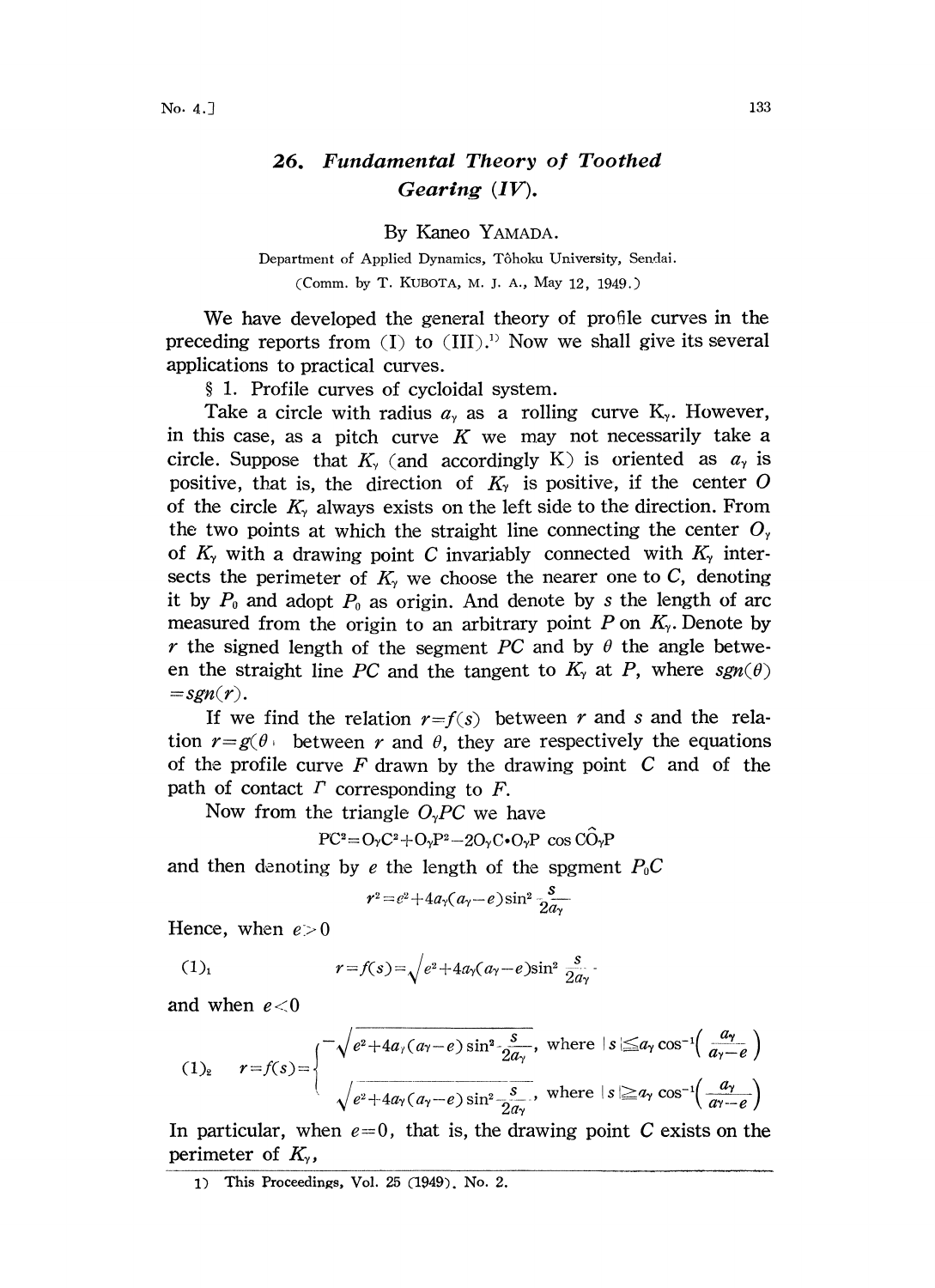134 K. YAMADA. [Vol. 25,

$$
(1)_3 \qquad \qquad r = f(s) = 2a_7 \sin \frac{|s|}{2a_7}.
$$

Next, from the same triangle  $O_{\gamma}PC$  we have

$$
PC^2 = O_{\gamma}C^2 - O_{\gamma}P^2 + 2PC \cdot O_{\gamma}P \cos O_{\gamma}\hat{P}C,
$$

that is,

(2)  $r^2-2a_r\sin\theta\cdot r + e(2a_r-e)=0,$ 

The curve denoted by (2), namely, the path of constact  $\Gamma$  is a circular arc with the point  $O_{\gamma}$  as its center and  $a_{\gamma}-e$  as its radius. This is the fact that we can again immediately derive from the characteristic property of path of contact which we have explained in the report (II) § 4, for the evolute of the circle  $K_{\gamma}$  is reduced to its center  $O_{\gamma}$ . From (2) we have

when  $e > 0$ 

(2)<sub>1</sub> 
$$
r = g(\theta) = a_1 \sin \theta \pm \sqrt{a_1^2 \sin^2 \theta - e(2a_1 - e)},
$$

and when  $e > 0$ 

(2)<sub>2</sub> 
$$
r = g(\theta) = \begin{cases} a_{\gamma} \sin \theta + \sqrt{a_{\gamma}^2 \sin^2 \theta - e (2a_{\gamma} - e)}, \text{ where } \theta \ge 0, \\ -a_{\gamma} \sin \theta - \sqrt{a_{\gamma}^2 \sin^2 \theta - e (2a_{\gamma} - e)}, \text{ where } \theta \le 0. \end{cases}
$$

In particular, when  $e=0$ , that is, the drawing point C exists on the perimeter of  $K_r$ ,

$$
(2)_8 \t r = g(\theta) = 2a_r \sin \theta, \text{ where } \theta \geq 0.
$$

 $(2)$  is the equation of the rolling curve  $K_r$  itself.

Next, let the natural equations of the pitch curves  $K_1$  and  $K_2$ be  $a_1=a_1(s)$ ,  $a_2=a_2(s)$  respectively, then by Equation (13) in the report (III) we have the specific slidings  $\sigma_1$  and  $\sigma_2$  of the profile curves  $F$  and  $F$  as follows:

(3) 
$$
\sigma_1 = \sigma_1(s) = \frac{\frac{1}{a_1(s)} - \frac{1}{a_2(s)}}{\frac{1}{a_1} - \frac{1}{a_2(s)}} , \quad \sigma_2 = \sigma_2(s) = \frac{\frac{1}{a_2(s)} - \frac{1}{a_1(s)}}{\frac{1}{a_1} - \frac{1}{a_2(s)}} .
$$

The values of  $\sigma_1$  and  $\sigma_2$  are independent of the position of the given drawing point C.

From  $(3)$  it follows:

When the rolling curve  $K_r$  is a circle and moreover both of the pitch curves  $K_1$  and  $K_2$  are circles, then both of the specific slidings  $\sigma_1$ and  $\sigma_2$  become constant. Conversely, suppose that both of the pitch curves  $K_1$  and  $K_2$  are circles. If the profile curves  $F_1$  and  $F_2$  have constant specific slidings  $\sigma_1$  and  $\sigma_2$ , then the rolling curve  $K_r$  corresponding to  $F_1$  and  $F_2$  is necessarily a circle.<sup>2)</sup>

2. Circular and straight profile curves.

Take a circle with radius  $a$  as a pitch curve K and settle a

<sup>2)</sup> T. Kubota : Geometry of Gears (Japanese), (1947), p. 112.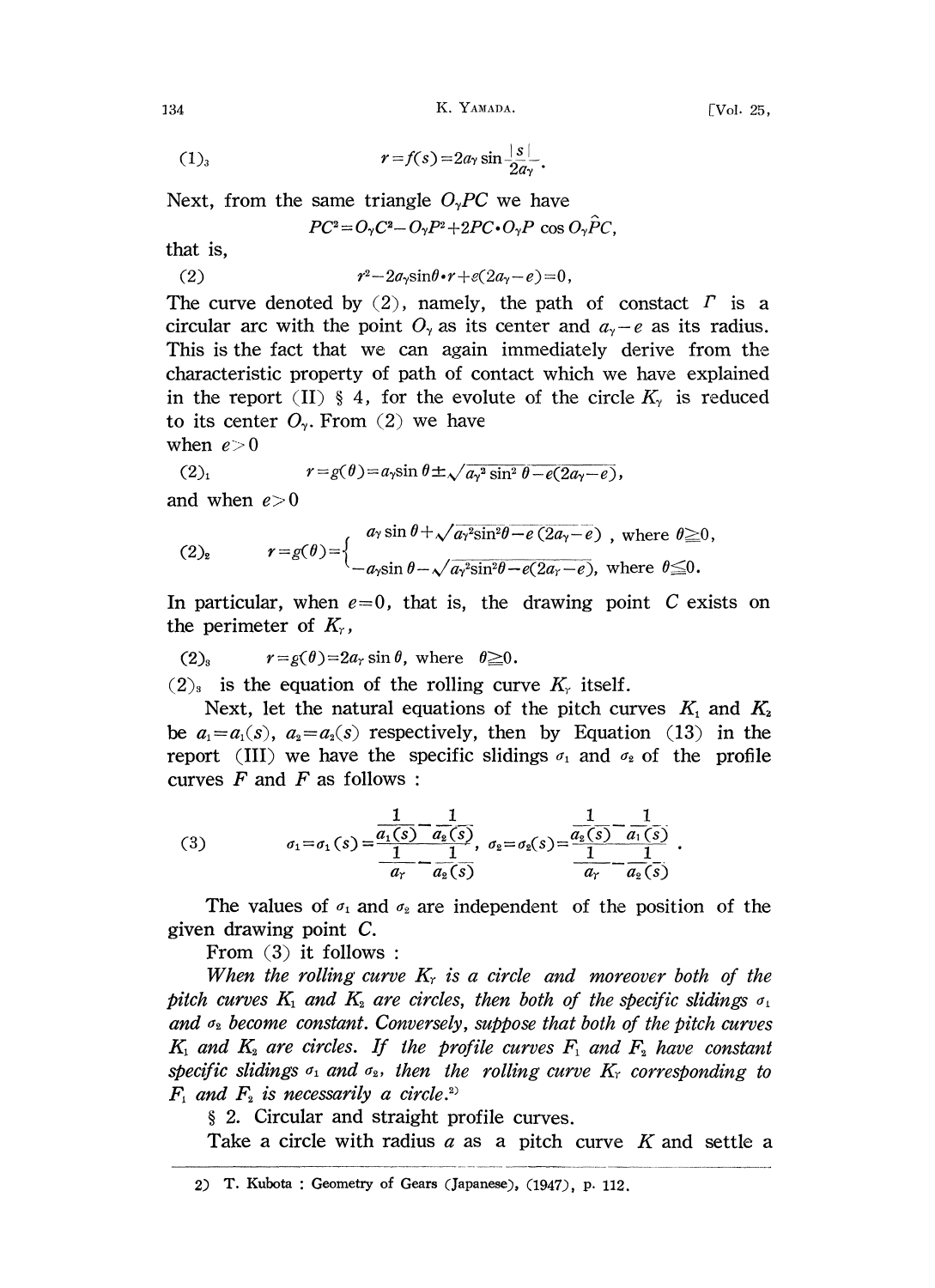circular arc F with a point M as its center and  $m$  as its radius at K as a profile curve. When the point  $M$  exists at the inside of the circle K, we can adopt an arbitrary arc of the circle  $F$  as a profile curve. When  $M$  exists at the outside of  $K$ , we can adopt a part of the arc between the two tangents drawn  $M$  to  $K$  as a profile curve. When  $M$  exists on the perimeter of  $K$ , we can not adopt any arc of  $F$  as a profile curve (making one-point contact).

Let the circle K be oriented as the radius  $a$  is positive, and take the nearer point  $P_0$  to M as origin from the two points at which the straight line connecting the center  $O$  of  $K$  with the center M of F intersects the perimeter of K. Denote by  $e$  the length of the segment  $P_0M$ .

Now we may conclude that the arc  $F$  is the parallel profile curve with the distance  $m$  to the point M. In this case, the direction of  $F$  is necessarily determined and accordingly the sign of m. Hence, from Equation  $(1)$ , we have immediately the equation of F by Equation (3) in the report (II) as follows: When  $e > 0$ 

(4)<sub>1</sub> 
$$
r = f(s) = \pm m + \sqrt{e^2 + 4a(a-e)\sin^2{\frac{s}{2a}}},
$$

and when  $e\geq 0$ 

$$
(4)_2 \qquad r=f(s)=\begin{cases} -m-\sqrt{e^2+4a(a-e)\sin{\frac{s}{2a}}}, & \text{where } |s| \leq a\cos^{-1}\left(\frac{a}{a-e}\right), \\ -m+\sqrt{e^2+4a(a-e)\sin{\frac{s}{2a}}}, & \text{where } |s| \geq a\cos^{-1}\left(\frac{a}{a-e}\right). \end{cases}
$$

The path of contact  $\Gamma$  of  $F$  is the conchoid curve, having the distance  $m$ , of the circular arc with the point  $O$  as the center and  $a-e$  as the radius. And the equation of  $\Gamma$  is derived from (2) by Equation  $(11)$  in the report  $(II)$ :

When  $e > 0$ 

(5)<sub>1</sub> 
$$
r = g(\theta) = \pm m + a \sin \theta \pm \sqrt{a^2 \sin^2 \theta - e(2a - e)},
$$
  
and when  $e > 0$ 

(5)<sub>2</sub> 
$$
r = g(\theta) = \begin{cases} -m + a \sin \theta + \sqrt{a^2 \sin^2 \theta - e(2a - e)}, \text{ where } \theta \ge 0, \\ -m - a \sin \theta - \sqrt{a^2 \sin^2 \theta - e(2a - e)}, \text{ where } \theta \le 0. \end{cases}
$$

Now, if  $|e|$  is sufficiently large, then trasforming the first equation of  $(4)_2$ , we have

$$
r = f(s) = -m + e \sqrt{1 + 4 \frac{a(a-e)}{e^2} \sin^2 \frac{s}{2a}}
$$
  
=  $-m + e - a(1 - \cos \frac{s}{a}) + \frac{1}{e} \left[ 2a^2 \sin^2 \frac{s}{2a} - 2 \frac{a^2(a-e)^2}{e^3} \sin^4 \frac{s}{2a} + \cdots \right],$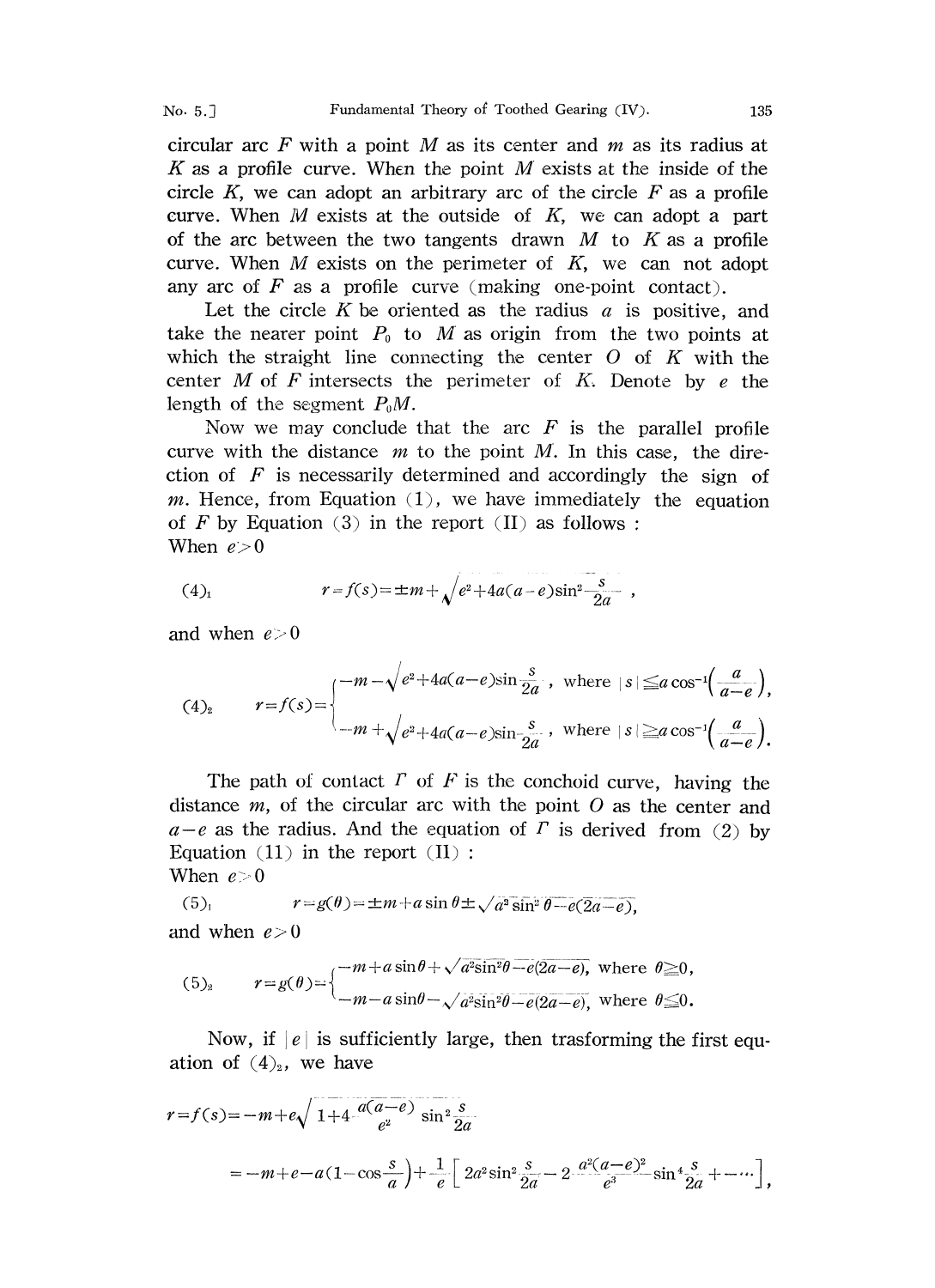136 K. YAMADA. [Vol. 25,

that is,

(6) 
$$
r=f(s)=-b+a\cos\frac{s}{a}+\frac{1}{e}\left[2a^2\sin^2\frac{s}{2a}-+\cdots\right],
$$

(6)  $r=f(s)=-b+a\cos{\frac{s}{a}}+\frac{1}{e}\left[2a^2\sin^2{\frac{s}{2a}}+\cdots\right],$ <br>where  $b=m-e+a$  denotes the distance from the point O to the circle F. In (6), if  $m \rightarrow -\infty$  and accordingly  $e \rightarrow -\infty$  then the arc F becomes a part of the straight line with the distance  $b$  from  $O$ and its equation is given by

(7) 
$$
r = f(s) = a \cos \frac{s}{a} - b.
$$

The path of contact  $\Gamma$  of this straight profile curve  $F$  is derived by making  $m \rightarrow -\infty$  in (5), or from (7) using the relation  $s_{\overline{\phantom{a}}}-sgn(\theta)$   $\frac{\pi}{2}-\theta$ : (8)  $r = g(\theta) = a \vert \sin \theta \vert -b.$ 

If we take one of the points of intersection of  $F$  and  $K$  as origin, from (7) we have the following equation (9) by substituting  $s+a$  $a\cos^{-1}\frac{b}{a}$  or  $s-a\cos^{-1}\frac{b}{a}$  into (7) in place of s:

(9) 
$$
r = f(s) = a \cos\left(\frac{s}{a} \pm \cos^{-1}\frac{b}{a}\right) - b
$$

or

(10) 
$$
r = f(s) = a \sin \frac{s}{a} \sin \theta_0 - b (1 - \cos \frac{s}{a}),
$$

where wher<br>  $\rightarrow \infty$ ,  $\theta_0$  denotes the angle between F and K. If, at this time, a  $\rightarrow \infty$ , then we have

(11)  $r=f(s)=s\sin\theta_0$ .

## 3 Involute profile curves.

There exist two involutes drawn out from an arbitrary point <sup>I</sup> on a circle. When we regard these two involutes together as a curve, the point <sup>I</sup> is a cusp of this curve. If needed, we shall call the two involutes the branch cuves of this composed curve. Equation (11) in  $\S$  2 is the equation of the straight line F which intersects a straight line K at the angle of intersection  $\theta_0$ , when we take K as a pitch curve and  $F$  as a profile curve. If we take a circle  $O_1$  with radius  $a_1$  as a pitch curve corresponding to K, then the profile curve corresponding to the straight line  $F$  is a (composed) involute  $F_1$  of the circle which has the radius  $|a_1 \sin \theta_0|$  and concentric with the pitch circle  $O<sub>1</sub>$ . In this case, we shall give the notice that, depending on the length of the straight profile curve F, we should take a part of one of the two branches of  $F_1$  as the profile curve corresponding to F or a part of  $F_1$  extending the two branches. If we take another circle  $O_2$  with radius  $a_2$  as a pitch curve, then the profile curve  $F_2$  corresponding to F is a (composed) involute of the circle which has the radius  $|a_2 \sin \theta_0|$  and concentric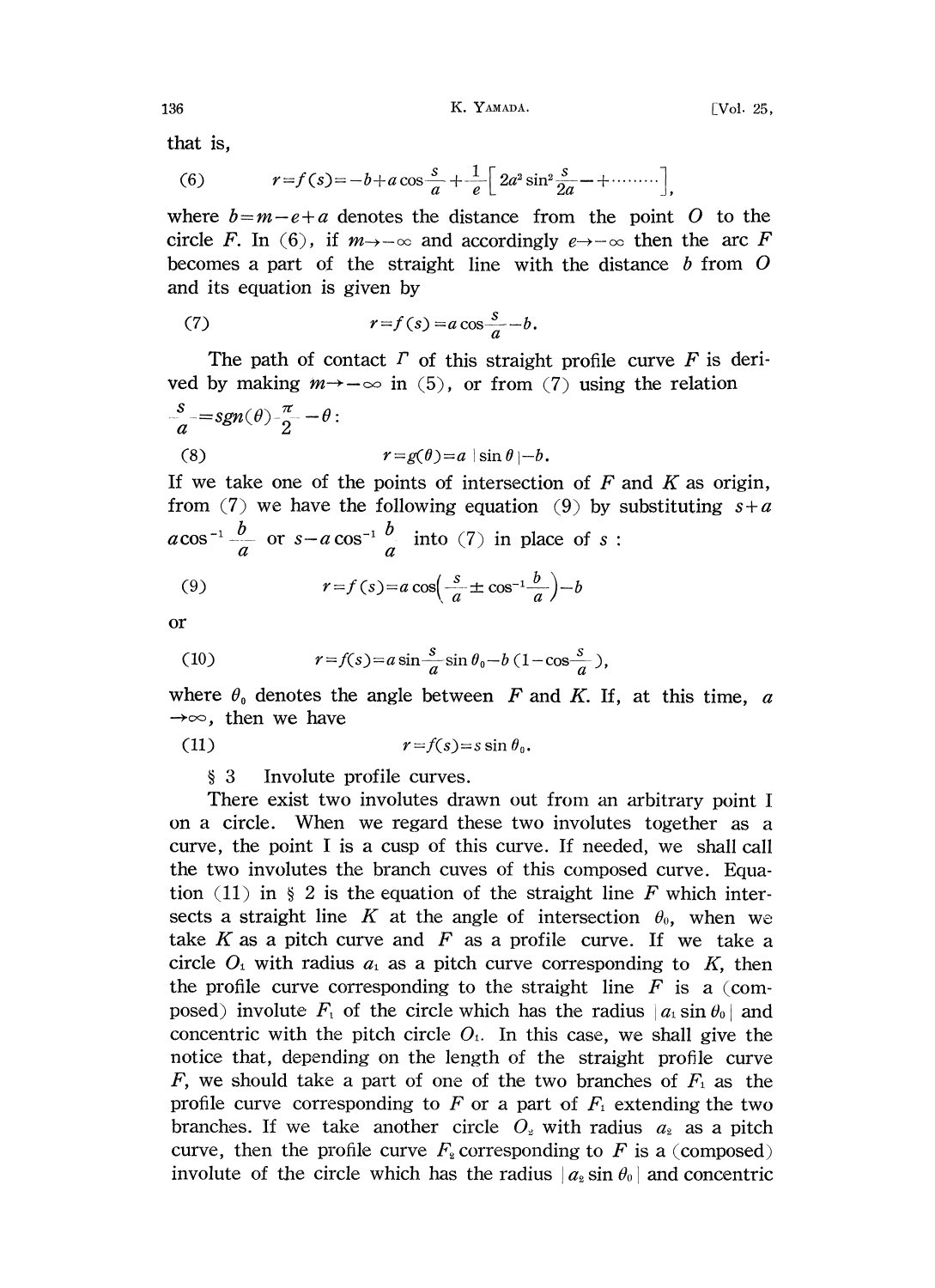with  $O_2$ . By the generalized Camus' theorem in the report (I), the two (composed) involutes  $F_1$  and  $F_2$  become a pair of profile curves, when we take the circles  $O_1$  and  $O_2$  as a pair of pitch curves. And the path of contact  $\Gamma$  is, in this case, the straight line perpendicular to the straight line  $F$ :

(12) 
$$
r = g(\theta) : \theta = \theta_0 + sgn(\theta_0) sgn(s) \frac{\pi}{2}.
$$

Next, the equation of the rolling curve  $K<sub>y</sub>$  is given by the above equation (11) and Equation (8) in the report (II) or by the above equation (12) and Equation (5) in the report (II) as follows:

(13) 
$$
a_r = a_r(s) = \frac{r}{\cos \theta_0} = \sin \theta_0
$$

In accordance with Equation  $(4)$  in the report (III), the velocity of sliding of the point of contact C of  $F_1$  and  $F_2$  is given by

(14) 
$$
v_p = \pm \left(\frac{1}{a_1} - \frac{1}{a_2}\right) \sin \theta_0 \frac{ds}{dt} s.
$$

In particular, when the pitch circles  $O_1$  and  $O_2$  rotate with constant angular velocities, the accelerations of sliding of the profile curves have the components by Equation  $(6)$  in the report  $(II)$ :

(15) 
$$
w_t = \pm \left(\frac{1}{a_1} - \frac{1}{a_2}\right) \left(\frac{ds}{dt}\right)^2 \sin \theta_0
$$

and

(16)<sub>1</sub> 
$$
w_{n1} = \left(\frac{1}{a_{1}} - \frac{1}{a_{2}}\right)^{2} \left(\frac{ds}{dt}\right)^{2} \frac{r^{2}}{a_{2} \cos \theta_{0} - r}
$$

or

$$
(16)_2 \t w_{n2} = \left(\frac{1}{a_2} - \frac{1}{a_1}\right)^2 \left(\frac{ds}{dt}\right)^2 \frac{r^2}{a_1 \cos \theta_0 - r}.
$$

From (15) it follows that the profile curves slide one along the other with constant tangential acceleration.

Furthermore, by Equation  $(14)$  in the report  $(III)$ , the specific slidings of  $F_1$  and  $F_2$  are respectively given by

(17) 
$$
\sigma_1 = \frac{\frac{1}{a_1} - \frac{1}{a_2}}{\frac{\cos \theta_0}{r} - \frac{1}{a_1}}, \quad \sigma_2 = \frac{\frac{1}{a_2} - \frac{1}{a_1}}{\frac{\cos \theta_0}{r} - \frac{1}{a_2}}.
$$

Now denote by  $C_2$  the point which is on  $F_2$  and corresponds to the cusp  $I_1$  of  $F_1$ , the starting point on the base circle of the two branch curves of  $F_1$  and by  $C_1$  the point which is on  $F_1$  and corresponds to the cusp  $I_2$  of  $F_2$ . When the point of contact C of  $F_1$  and  $F_2$  runs on  $F_1$  from the point  $I_1$  to the point  $C_1$ , the point